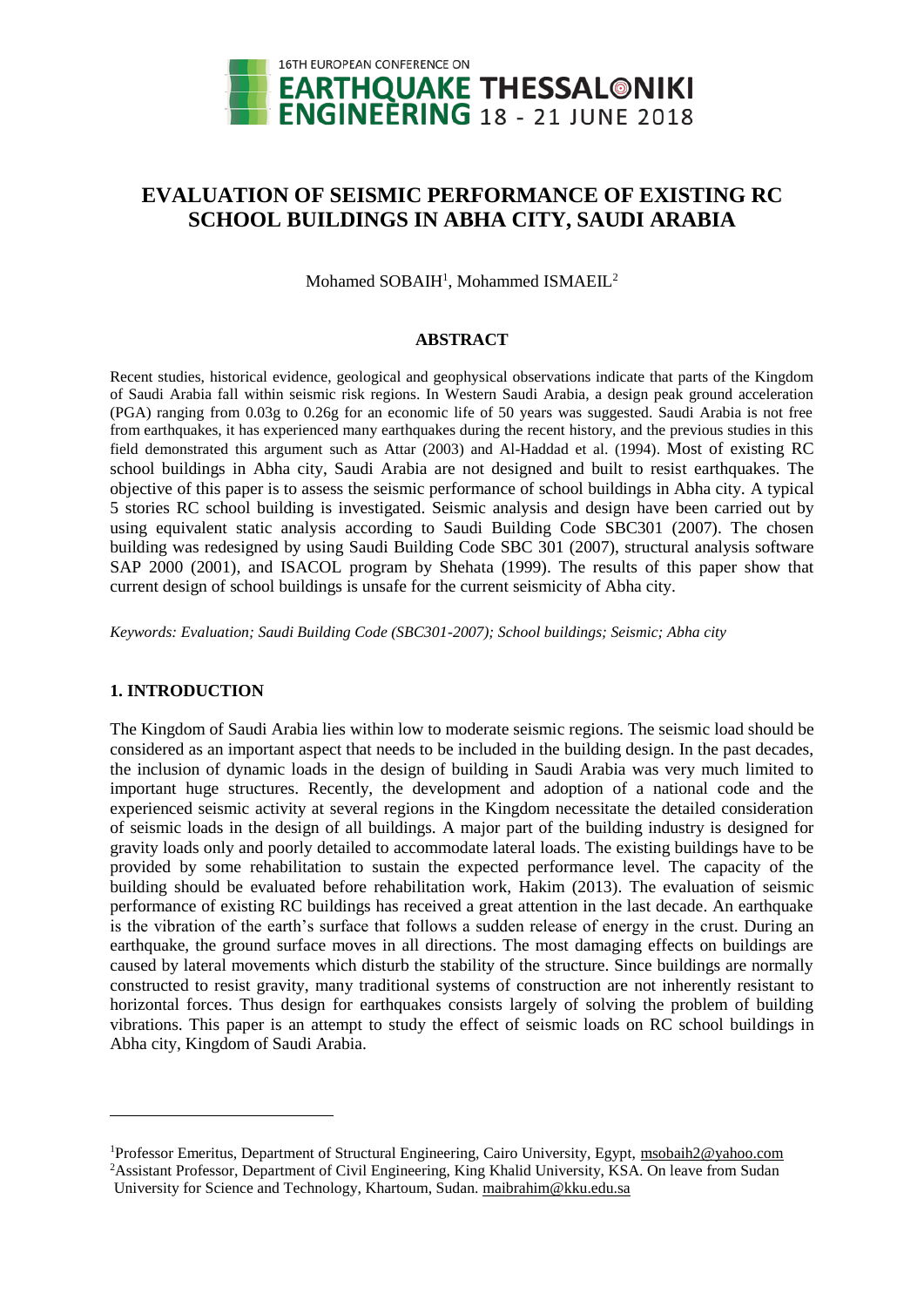# **2. MODELING AND ANALYSIS OF RC SCHOOL BUILDING DUE TO GRAVITY LOADS**

# *2.1 Description of the Building*

The studied building in this paper is a typical five stories RC school building with both vertical and horizontal regular geometry. The structural members are made of in-situ reinforced concrete. The overall plan dimensions are 37.2m x 23.6m. The height of the building is 16 m. The cross-section of beams and columns are shown in Table 1.The analysis of the building is carried out using SAP2000 program (2001) due to vertical static loading as per the Saudi Building Code SBC (2007). The building is modeled as 3-D frames with fixed supports at the foundation level.

| <b>Building</b> | Level                              | <b>Beams</b> |              | <b>Columns</b> |              |
|-----------------|------------------------------------|--------------|--------------|----------------|--------------|
|                 |                                    | $Dim*$ (mm)  | Reinf*       | $Dim* (mm)$    | Reinf*       |
| 5 Stories       | $1st$ floor -2 <sup>nd</sup> floor | 250x600      | $10 \Phi 16$ | 250x600        | $12 \Phi 16$ |
|                 | 3rd floor-4 <sup>th</sup> floor    |              |              | 250x500        | $12 \Phi 16$ |
|                 | 5 <sup>th</sup> floor              |              |              | 250x450        | $10 \Phi 16$ |

Table 1. Original sections of columns and beams of the studied building.

Where:

\* Dim: Dimension (mm) \*Reinf: Reinforcement

# *2.2 Current Design*

It is a common practice in The Kingdom of Saudi Arabia to design buildings without any consideration of seismic loads. Therefore, the one typical building has been studied first under the effect of gravity loads and without consideration of seismic loads in order to check the current design. Dead and live loads are following the equations and tables given in the Saudi Building Code SBC (2007).

# *2.3 Numerical Model*

Numerical models for the studied case has been prepared using SAP2000 version 14 (2001). Beams and columns are modeled as beam elements while walls are modeled with shell elements. Figures 1 to 3 shows the model of the five stories RC building.



Figure 1. 3D Model of five stories building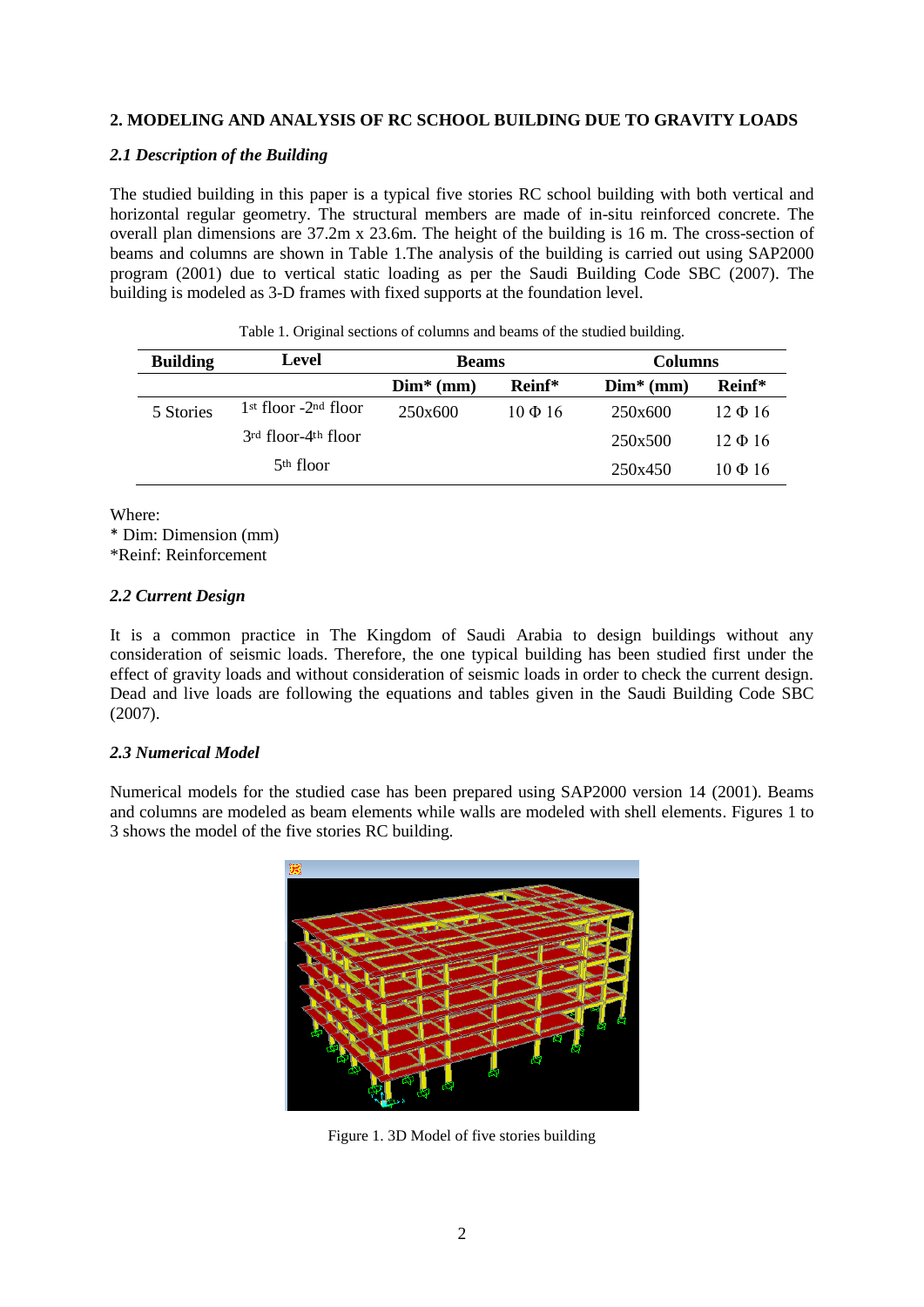| 翼 | $X-Z$ Plane @ $Y=17$ |   |        |   |  |   |   |        |
|---|----------------------|---|--------|---|--|---|---|--------|
|   |                      |   |        |   |  |   |   |        |
|   |                      |   |        |   |  |   |   |        |
|   |                      |   |        |   |  |   |   |        |
|   |                      |   |        |   |  |   |   |        |
|   |                      | œ | Ē<br>œ | œ |  | œ | H | œ<br>Œ |

Figure 2. YZ View of studied building



Figure 3. XY Plan of studied building

Two frames have been selected in direction YZ at X=1.2 m and X=14.4 m as shown in Figures 4 and 5. Figures 6 and 7 show the labels of columns and beams of the selected frames, respectively.



Figure 4. 3D view of the selected frame YZ at X=1.2 m



Figure 5. 3D view of the selected frame YZ at X=14.4 m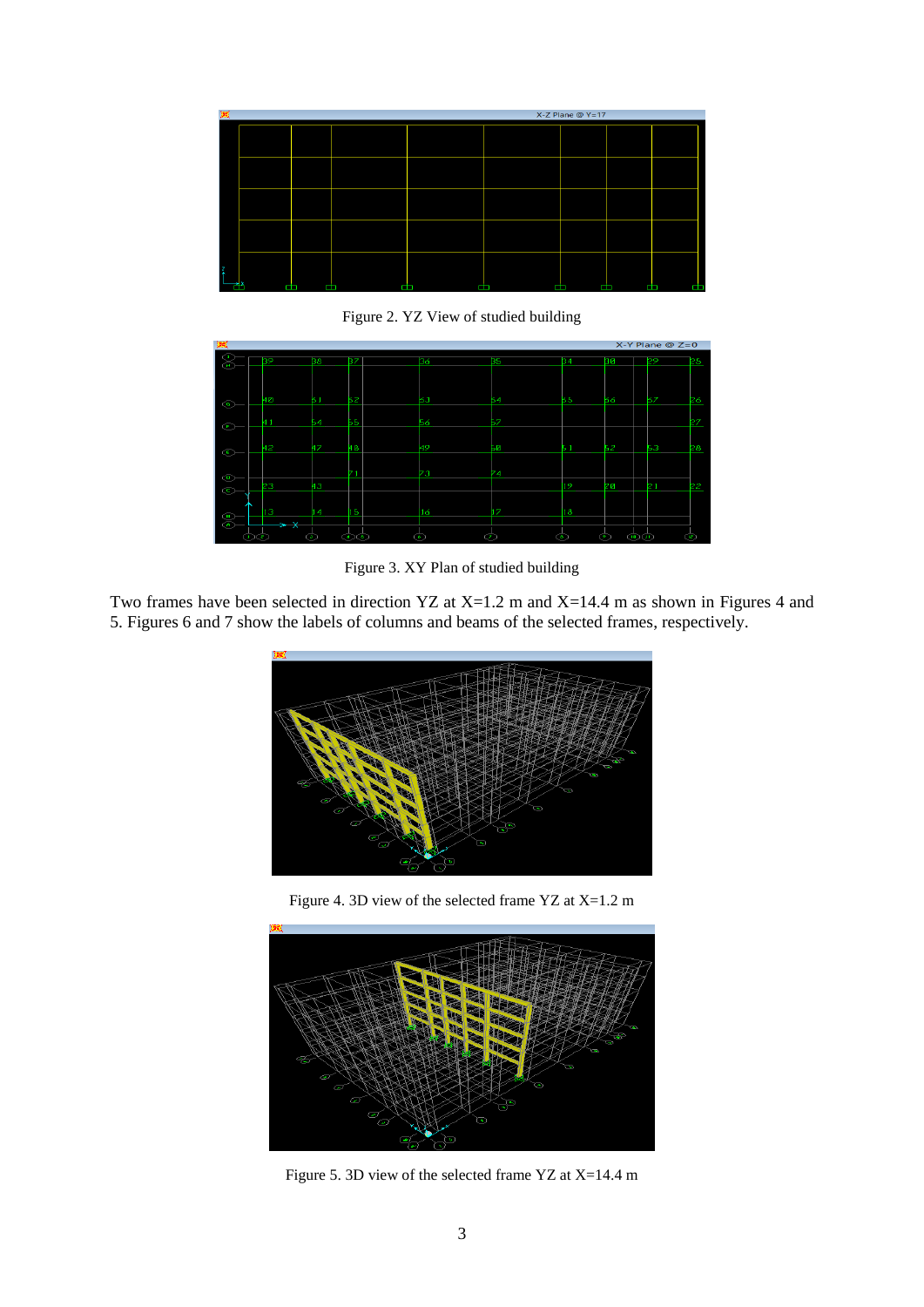# **3. MODELING AND ANALYSIS OF RC SCHOOL BUILDING DUE TO EARTHQUAKE LOADS**

Most buildings and structures in the Kingdom of Saudi Arabia have not yet been designed and constructed in compliance with earthquake provisions or given any consideration for earthquake effect.

| 図 |       |        |        |        |        | $Y-Z$ Plane @ $X=1.2$ |
|---|-------|--------|--------|--------|--------|-----------------------|
|   | $C-5$ | $C-10$ | $C-15$ | $C-20$ | $C-25$ | C30                   |
|   | $C-4$ | $C-9$  | $C-14$ | $C-19$ | $C-24$ | $C-29$                |
|   | $C-3$ | $C-8$  | $C-13$ | $C-18$ | $C-23$ | $C-28$                |
|   | $C-2$ | $C-7$  | $C-12$ | $C-17$ | $C-22$ | $C-27$                |
| 孱 | $C-1$ | $C-6$  | $C-11$ | $C-16$ | $C-21$ | $C-26$                |
|   |       |        |        |        |        |                       |

Figure 6. Label of columns for selected frame YZ

|   |       |               |                       |        | $Y-Z$ Plane $@X=1.2$ |
|---|-------|---------------|-----------------------|--------|----------------------|
|   |       | <b>BERT</b>   | <b>B=23</b>           |        |                      |
|   |       |               |                       |        |                      |
|   |       |               |                       |        |                      |
|   |       |               |                       |        |                      |
|   |       |               | <b>B-16 B-17 B-18</b> | $B-19$ | $B-20$               |
|   |       |               |                       |        |                      |
|   |       |               |                       |        |                      |
|   |       | $B-11$ $B-12$ | $B-13$                | $B-14$ | $B-15$               |
|   |       |               |                       |        |                      |
|   |       |               |                       |        |                      |
|   |       |               |                       |        |                      |
|   | $B-6$ | $B-7$         | $B-8$                 | $B-9$  | $B-10$               |
|   |       |               |                       |        |                      |
|   |       |               |                       |        |                      |
|   |       |               |                       |        |                      |
|   | $B-1$ | $B-2$         | $B-3$                 | $B-4$  | $B-5$                |
|   |       |               |                       |        |                      |
|   |       |               |                       |        |                      |
| i |       |               |                       |        |                      |
|   |       |               |                       |        |                      |

Figure 7. Label of beams for selected frame YZ

The horizontal seismic loads are defined according to Saudi Building Code (SBC-301) (2007). The lateral force effect on the structure can be translated to equivalent lateral force at the base of the structure which can be distributed to different stories. According to Saudi Building Code SBC301 (2007), the total seismic base shear force V is determined as follows:

$$
V = Cs*W
$$
 (1)

Where: Cs is the seismic coefficient, W is the total weight and V is the base shear. The seismic design coefficient (Cs) shall be determined in accordance with the following equation:

$$
Cs = SDs / (R / I)
$$
 (2)

Where  $SDs = Design spectral response acceleration in the short period range$  $R =$ Response modification factor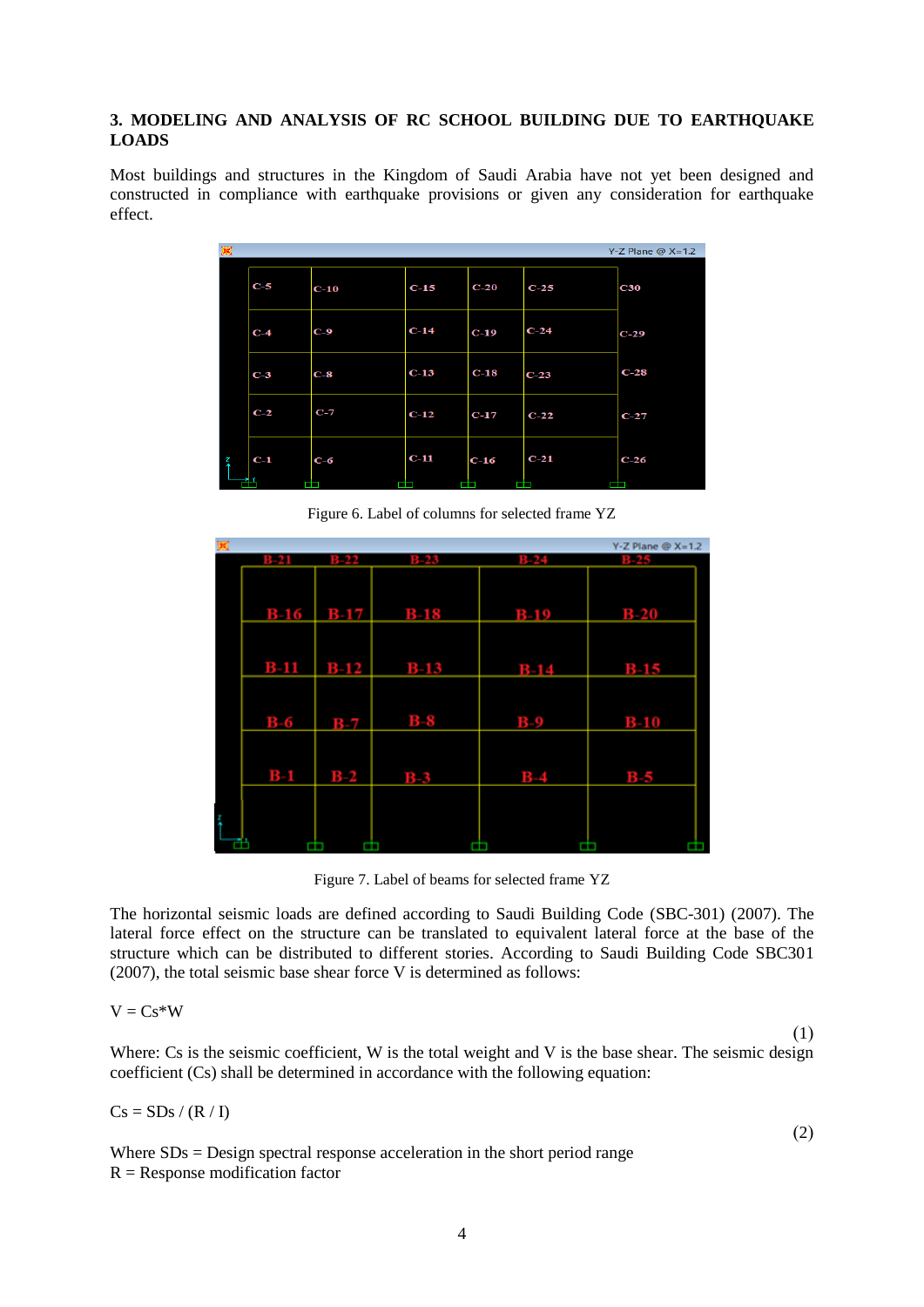$I =$ Occupancy importance factor

The value of the seismic response coefficient (Cs) need not be greater than the following equation:

$$
Cs = SD_1 / [T. (R / I)] \tag{3}
$$

$$
T = 0.1N \tag{4}
$$

Where  $N =$  Number of stories But shall not be taken less than.

| $Cs = 0.044SDs I$ |  |
|-------------------|--|
|                   |  |

Where  $SD_1 = Design spectral response acceleration at a period of 1 sec$ 

 $T =$  Fundamental period of the structure (sec)

Design earthquake spectral response acceleration at short periods,  $SD_s$ , and at the 1-sec period,  $SD_1$ , shall be as follows:

 $\text{SMs} = \text{Fa}^* \text{Ss}$  (6)

$$
SM_1 = Fv^*S_1 \tag{7}
$$

$$
SDs = 2/3 * SMs \tag{8}
$$

 $SD_1 = 2/3*SM_1$  (9)

Where:

Ss: the maximum spectral response acceleration at short periods

 $S_1$ : the maximum spectral response acceleration at a period of 1 sec

Fa: acceleration-based site coefficient

Fv: velocity-based site coefficient

SMs: the maximum spectral response acceleration at short periods adjusted for site class

SM<sub>1</sub>: the maximum spectral response acceleration at a period of 1 sec. adjusted for site class

SDs: the design spectral response acceleration at short periods

 $SD<sub>1</sub>$ : the design spectral response acceleration at a period of 1 sec.

# *3.1 Vertical Distribution of Base Force*

The building is subjected to a lateral load distributed across the height of the building based on the following formula specified by Saudi Building Code SBC301 (2007):

$$
\mathbf{F}_{\mathbf{x}} = \frac{w_{x}h_{x}^{k}}{\sum_{i=1}^{n} w_{i}h_{i}^{k}} \mathbf{V}
$$
\n(10)

Where  $F_x$  is the applied lateral force at level 'x', w is the story weight, h is the story height and V is the design base shear, and N is the number of stories. The summation in the denominator is carried through all story levels. This results in an inverted triangular distribution when k is set equal to unity. A uniform lateral load distribution consisting of forces that are proportional to the story masses at each story level.

 $k = an$  exponent related to the structure period as follows:

For structures having a period of 0.5 sec or less,  $k = 1$ 

For structures having a period of 2.5 sec or more,  $k=2$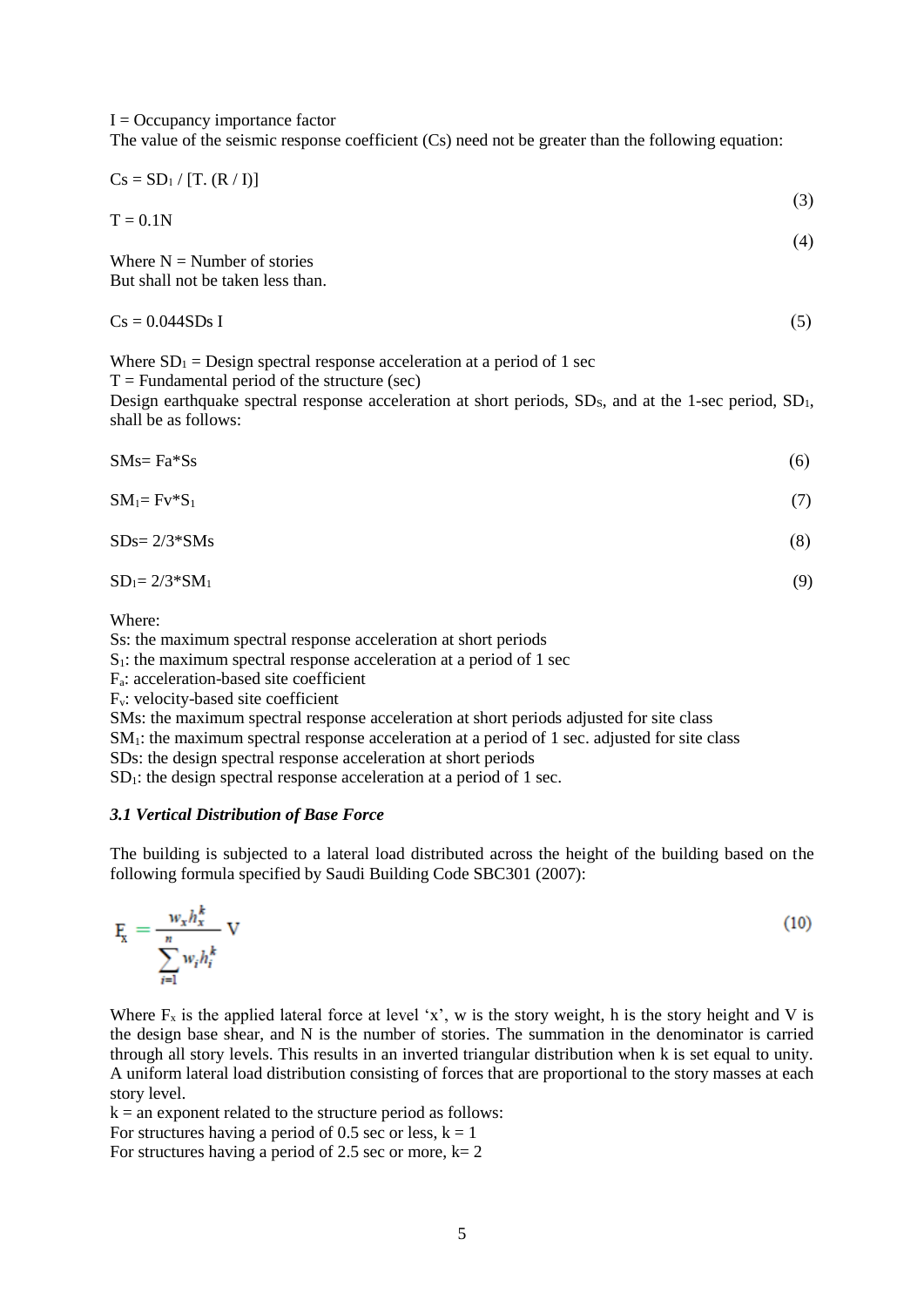### *3.2 Load Combinations as per SBC301 (2007)*

As per SBC-301 section 2.3, the following load combinations should be considered for the design of structures, components, and foundations:

 $1.2D + 1.0 E + f_1L$ 

 $0.9D \pm 1.0E$ 

Where:

 $E = \rho Q_E + 0.2SDs D$ 

Where:

 $1.0 \le \rho \le 1.5$ 

 $f_1 = 1.0$  for areas occupied as places of public assembly, for live loads in excess of 5.0 kN/m<sup>2</sup>, and for parking garage live load.

 $f_1 = 0.5$  for other live loads.

SDs = the design spectral response acceleration at the short period range as determined from Section 9.4.4.

 $Q<sub>E</sub>$  = the effect of horizontal seismic forces.

# *3.3 Seismic Map for the Kingdom of Saudi Arabia*

The Saudi Building Code SBC 301 (2007) provides seismic maps for the Kingdom of Saudi Arabia, as shown in Figures 8 and 9.



Figure 8. Maximum considered earthquake ground motion for the Kingdom of 0.2 sec. Spectral Response Acceleration (Ss in %g) (5 percent of critical damping), site class B (region 6)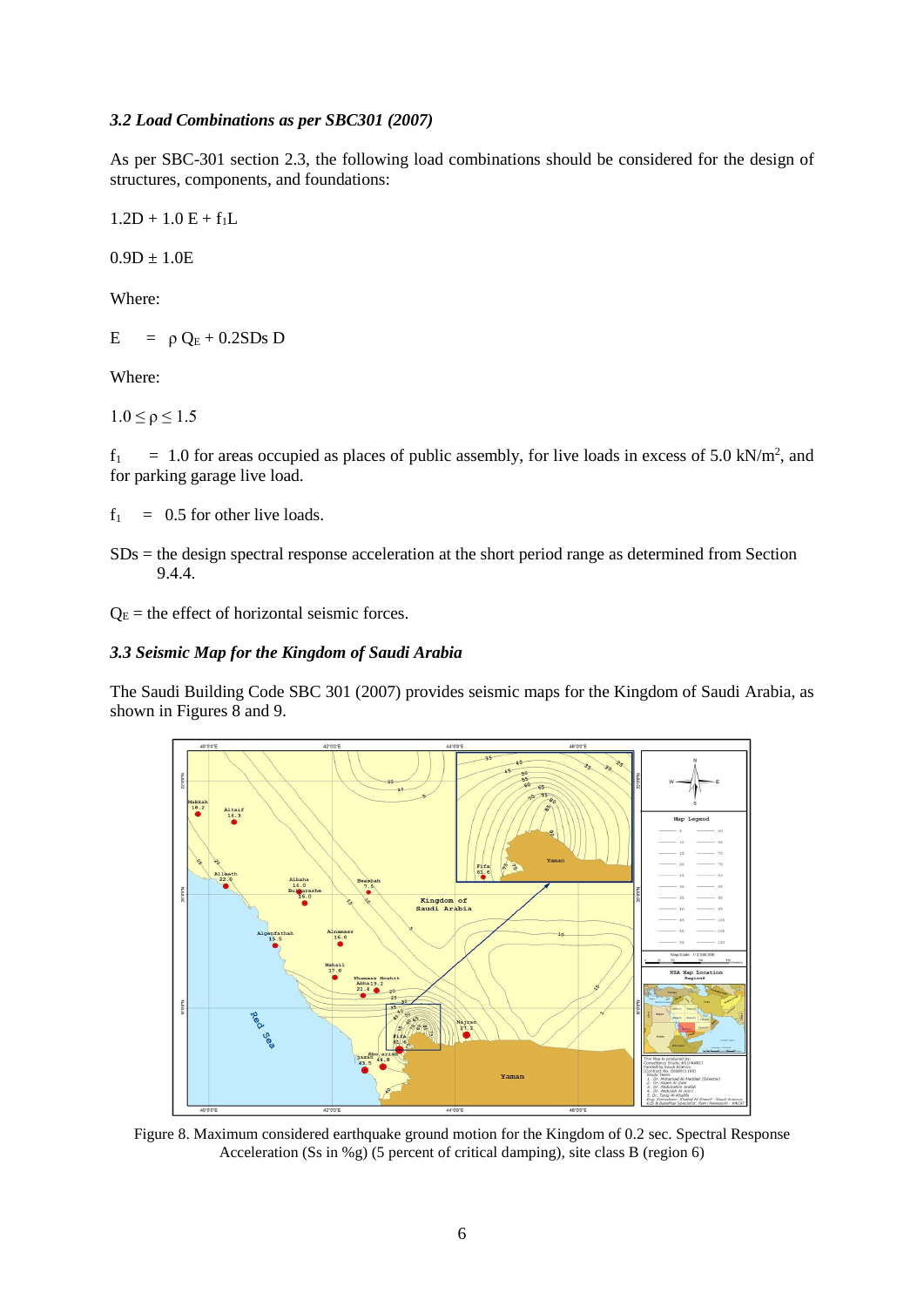# *3.4. Base Shear and Seismic Parameters for Abha City According to SBC301*

Using the Saudi Building Code SBC 301 (2007) provisions, the parameters shown in Table 2 have been calculated to be used as input data for seismic analysis of the selected model noticing that Abha

| $S_S$            | 0.214    | Fa              | 1.6          |  |  |  |
|------------------|----------|-----------------|--------------|--|--|--|
| S <sub>1</sub>   | 0.061    | Fv              | 2.4          |  |  |  |
| T                | 0.5      | <b>SMs</b>      | 0.3424       |  |  |  |
| <b>SDs</b>       | 0.2294   | SM <sub>1</sub> | 0.1464       |  |  |  |
| SD <sub>1</sub>  | 0.0981   | Cs              | 0.1147       |  |  |  |
|                  | 1.25     | $Cs$ (max.)     | 0.09809      |  |  |  |
| R                | 2.5      | $Cs$ (min.)     | 0.0126174    |  |  |  |
| W                | 49933 KN |                 | 4897.8281 KN |  |  |  |
| Take Cs= 0.09809 |          |                 |              |  |  |  |





Figure 9. Maximum considered earthquake ground motion for the Kingdom of 1 sec Spectral Response Acceleration  $(S_1$  in %g) (5 percent of critical Damping), site class B (region 6)

the city falls in region 6. Table 3 shows the results of the base shear and the lateral load distribution with height.

| <b>LEVEL</b> | $\mathbf{h}_{\mathbf{x}}$ | $\mathbf{W}_{\mathbf{x}}$ | $\mathbf{h}^{\mathbf{k}}$ | $W_x * h_x$ | <b>Sum</b><br>$(\mathbf{W}_x^*\mathbf{h}_x^k)$ | $(W_x * h_x k)$<br>$Sum(W_x * h_x k)$ | V         | Final<br>${\bf F}_{\bf x}$ |
|--------------|---------------------------|---------------------------|---------------------------|-------------|------------------------------------------------|---------------------------------------|-----------|----------------------------|
|              | m                         | KN                        | m                         | KN.m        | KN.m                                           |                                       | <b>KN</b> | KN                         |
| $5th$ floor  | 16                        | 9986.57                   | 16                        | 159785.12   | 479355.4                                       | 0.333333306                           | 4897.8    | 1633                       |
| $4th$ floor  | 12.8                      | 9986.57                   | 12.8                      | 127828.096  | 479355.4                                       | 0.266666644                           | 4897.8    | 1306                       |
| $3rd$ floor  | 9.6                       | 9986.57                   | 9.6                       | 95871.072   | 479355.4                                       | 0.199999983                           | 4897.8    | 980                        |
| $2nd$ floor  | 6.4                       | 9986.57                   | 6.4                       | 63914.048   | 479355.4                                       | 0.133333322                           | 4897.8    | 653                        |
| $1st$ floor  | 3.2                       | 9986.57                   | 3.2                       | 31957.024   | 479355.4                                       | 0.066666661                           | 4897.8    | 327                        |
|              |                           | 49.933                    | $K=1$                     | 479355.36   |                                                |                                       |           | 4899                       |

Table 3. Calculation of base shear and lateral load distribution with height according to SBC301.

**4. RESULTS OF ANALYSIS AND DESIGN OF CONSIDERED BUILDING DUE TO GRAVITY AND EARTHQUAKE LOADS**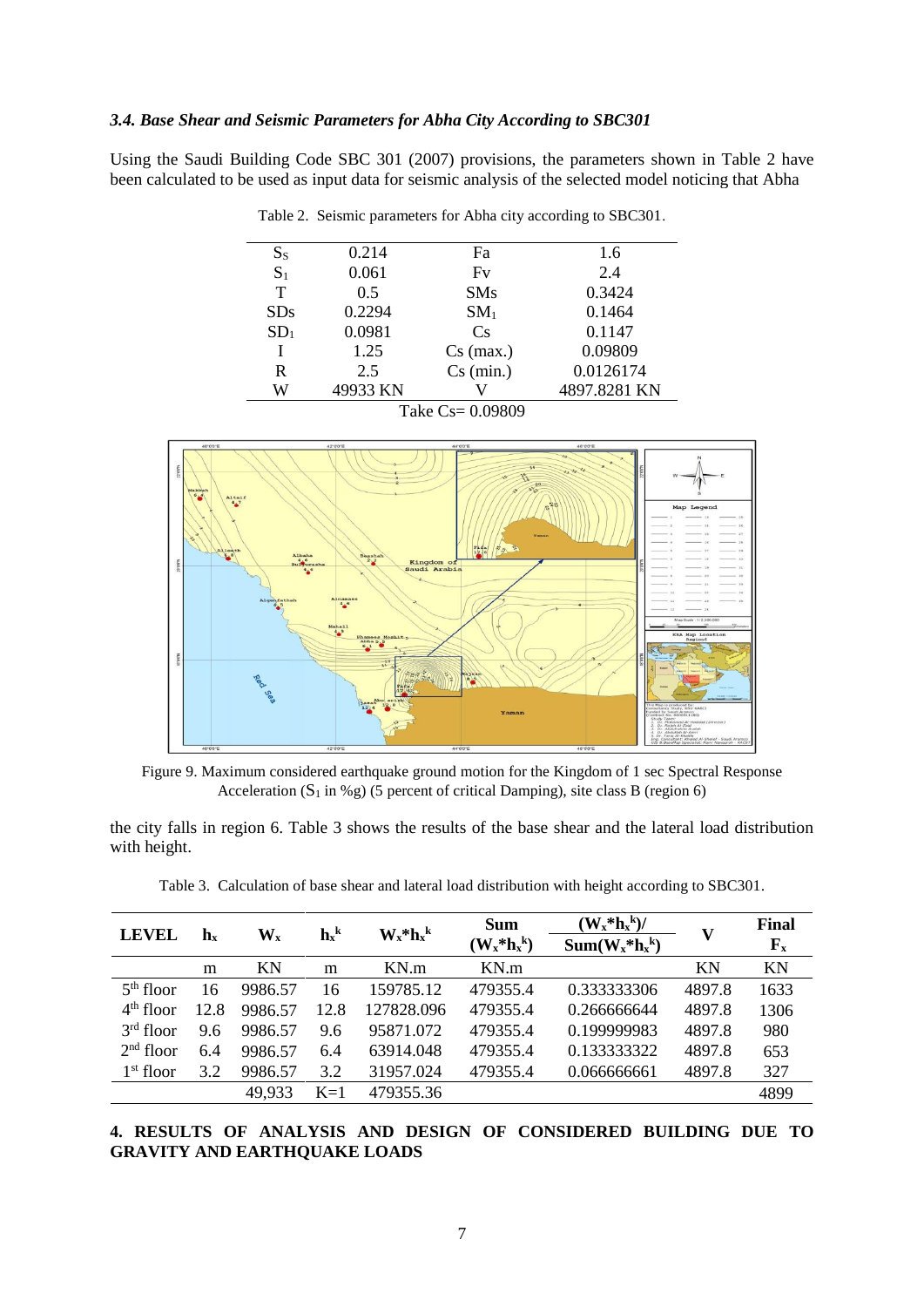# *4.1 Results of Analysis of Structural Elements due to Gravity Loads*

The reinforced concrete sections were designed according to the BSI 8110 [7] using the limit state design method by Mosley and Bungey (1997).

### *4.1.1 Columns*

The columns were designed to resist axial compression forces and bending moments due to gravity load. Table 4 shows the straining actions of some selected columns due to gravity load.

#### *4.1.2 Beams*

Table 5 shows the straining actions of some selected beams due to gravity loads.

| Column<br>No. | <b>Output Case</b> | <b>Shear Force</b><br>(KN) | <b>Bending Moment</b><br>(KN.m) |          | <b>Axial Force</b> |
|---------------|--------------------|----------------------------|---------------------------------|----------|--------------------|
|               |                    |                            | Mx                              | My       | (KN)               |
| $C-1$         | $1.4DL+1.6LL$      | 2.6                        | 3.04                            | $-5.28$  | $-915.97$          |
| $C-7$         | $1.4DL+1.6LL$      | 7.73                       | 12.48                           | $-12.25$ | $-1153.58$         |
| $C-13$        | $1.4DL+1.6LL$      | 5.81                       | 8.74                            | $-9.84$  | $-687.44$          |
| $C-19$        | $1.4DL+1.6LL$      | 4.87                       | 7.74                            | $-7.85$  | $-347.41$          |
| $C-25$        | $1.4DL+1.6LL$      | 6.12                       | 8.75                            | $-10.84$ | $-242.98$          |

Table 4. Internal forces in some selected columns due to gravity loads at direction Y-Z @ X=1.2m.

Table 5. Internal forces in some selected beams due to gravity loads at direction  $Y - Z@X=1.2m$  $Y - Z@X=1.2m$ 

| <b>Beam</b> |              | Moment $3-3$ (KN.m) |          |  |
|-------------|--------------|---------------------|----------|--|
| No.         | <b>Start</b> | End                 |          |  |
| $B-1$       | $-45.10$     | $-15.74$            | $-17.23$ |  |
| $B-7$       | $-58.72$     | $-65.07$            | 94.93    |  |
| $B-13$      | $-23.02$     | $-31.06$            | 11.3     |  |
| $B-19$      | 15.77        | $-28.02$            | 21.75    |  |
| $B-25$      | $-28.11$     | 9.69                | $-20.61$ |  |

# *4.2 Results of Design of Structural Elements due to Gravity Loads*

### *4.2.1 Design of columns*

The design of columns has been performed using a computer program called ISACOL by Shehata (1999). Figure 10 shows the main window of ISACOL program and sample of a column design. Table 6 shows a comparison of original design and the present design.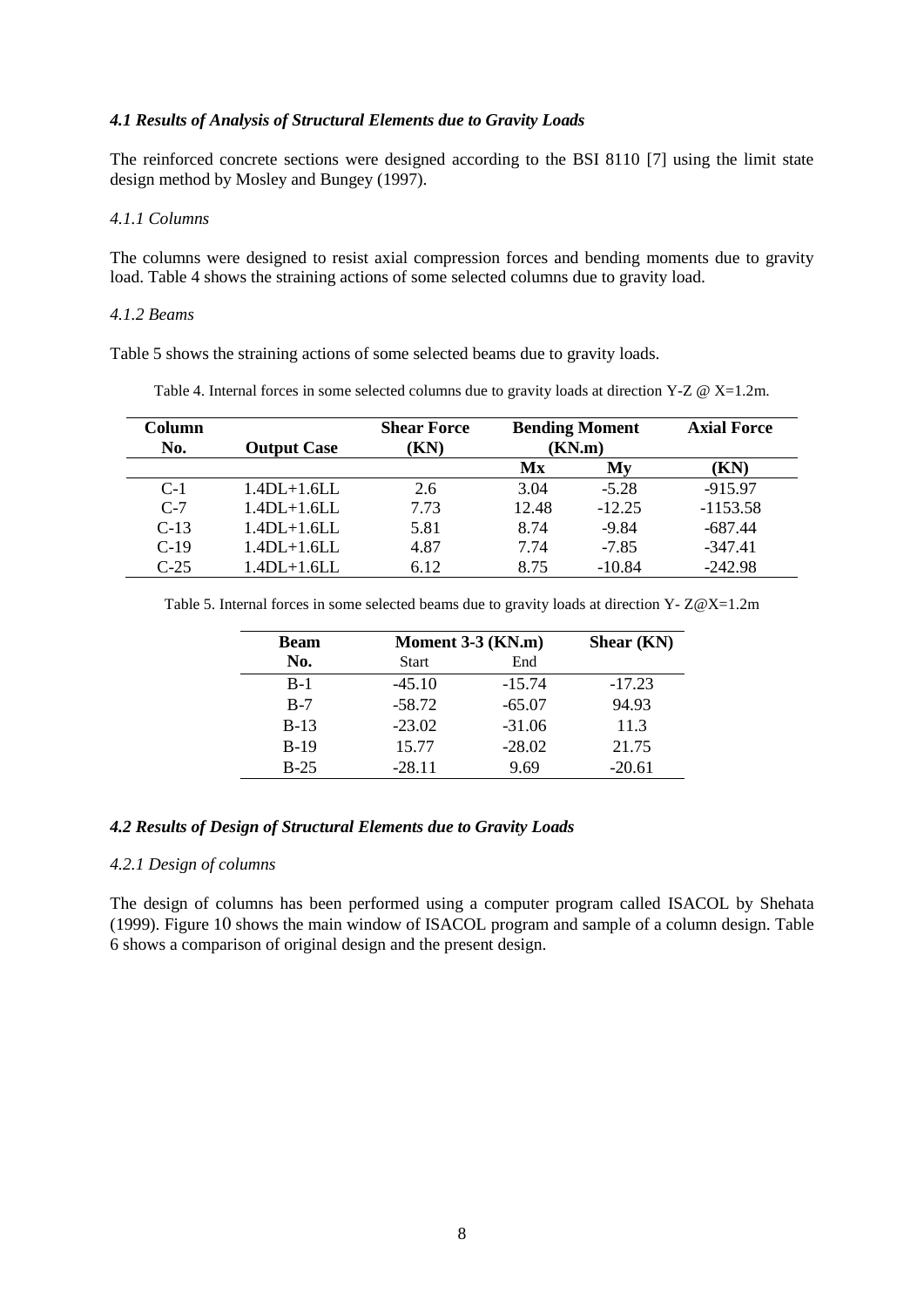

Figure 10. ISACOL program results for column No. C-1

| Table 6. Design of some selected columns before adding seismic loads. |
|-----------------------------------------------------------------------|
|-----------------------------------------------------------------------|

| Column |                   | <b>Original design (Gravity Loads Only)</b> | <b>Present design (Gravity Loads Only)</b> |               |  |
|--------|-------------------|---------------------------------------------|--------------------------------------------|---------------|--|
| No.    | <b>Dimensions</b> | Reinforcement                               | <b>Dimensions</b>                          | Reinforcement |  |
| $C-1$  | 250 X 600         | $12 \Phi 16$                                | 250 X 600                                  | $10 \Phi 16$  |  |
| $C-7$  | 250 X 600         | $12 \Phi 16$                                | 250 X 500                                  | $10 \Phi 16$  |  |
| $C-13$ | 250 X 500         | $12 \Phi 16$                                | 250 X 500                                  | $10 \Phi 16$  |  |
| $C-19$ | 250 X 500         | $12 \Phi 16$                                | 250 X 450                                  | $10 \Phi 16$  |  |
| $C-25$ | 250 X 450         | $10 \Phi 16$                                | 250 X 400                                  | $8\Phi 16$    |  |

#### *4.2.2 Design of beams*

As for the beams, the internal forces due to gravity loads have been calculated first. Then the British Standards 8110 (1997) has been used to check the existing design. It has been found that the existing design is adequate.

# **5. RESULTS DUE TO GRAVITY AND EARTHQUAKE LOADS**

# *5.1 Results of Analysis of Structural Elements due to Gravity and Earthquake Loads*

# *5.1.1 Columns*

The columns were designed to resist axial compression forces and bending moments due to gravity and earthquake loads. Tables7 and 8 show the straining actions of some columns.

Table 7. Internal forces of some selected columns due to gravity and earthquake loads at direction Y-Z @X=1.2m.

| Column No. | <b>Output Case</b> | <b>Shear Force</b> | <b>Bending Moment</b><br>(KN.m)<br><b>Mx-Start</b><br>My |           | <b>Axial Force</b> |
|------------|--------------------|--------------------|----------------------------------------------------------|-----------|--------------------|
|            |                    | (KN)               |                                                          |           | (KN)               |
| $C-1$      | Group- $X^*$       | 79.67              | 168.09                                                   | 86.87     | $-916.2$           |
| $C-7$      | $Group-X$          | 70.56              | 114.76                                                   | $-111.03$ | $-1153.84$         |
| $C-13$     | $Group-X$          | 64.17              | 99.35                                                    | $-105.99$ | $-687.66$          |
| $C-19$     | $Group-X$          | 45.63              | 65.95                                                    | $-80.08$  | $-347.7$           |
| $C-25$     | $Group-X$          | 30.11              | 41.61                                                    | $-54.61$  | $-243.13$          |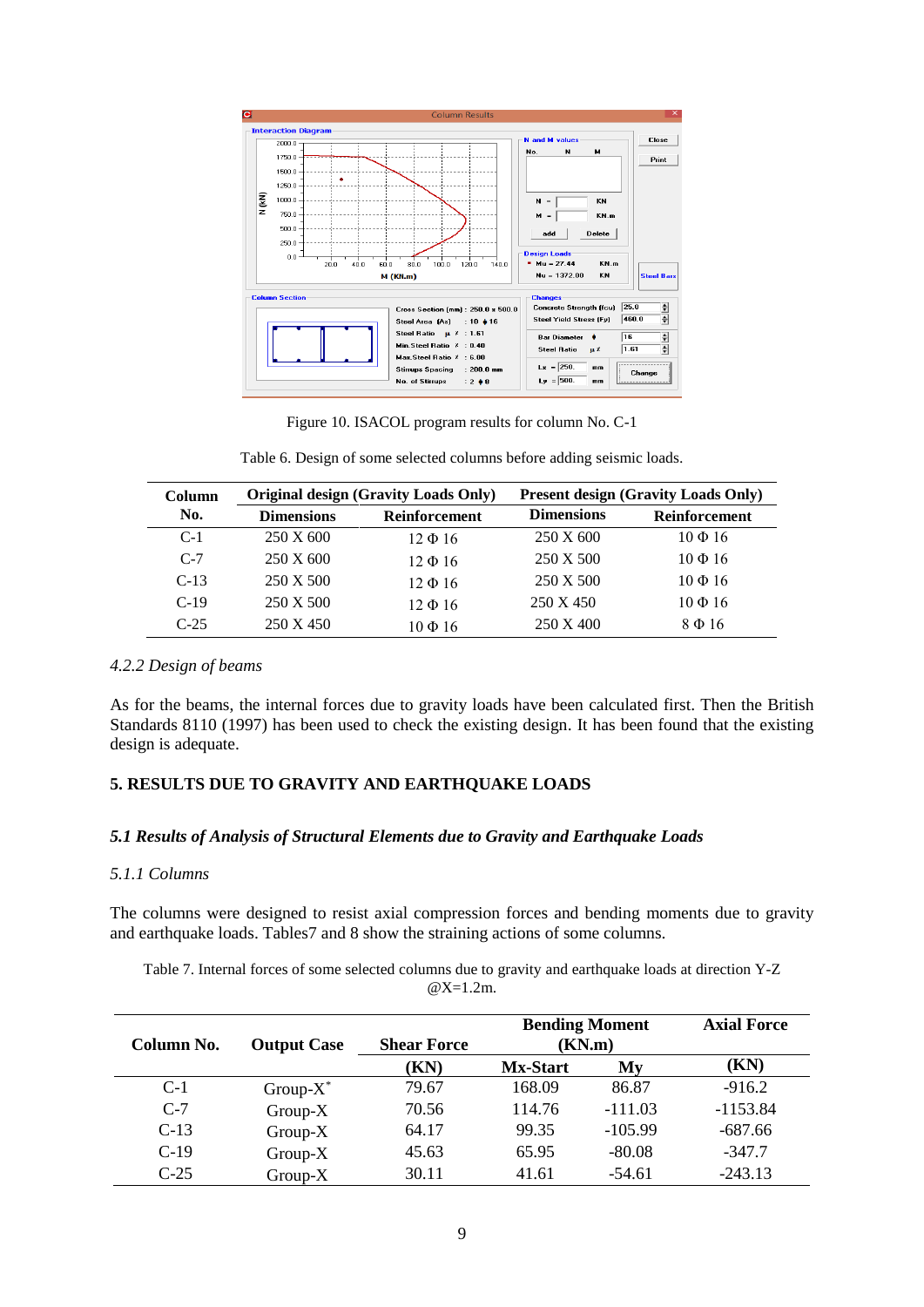#### \* Group –X: earthquake load is in the X-direction

| Column No. | <b>Output Case</b> | <b>Shear Force</b><br>(KN) | <b>Bending Moment</b><br>(KN.m) |           | <b>Axial Force</b><br>(KN) |
|------------|--------------------|----------------------------|---------------------------------|-----------|----------------------------|
|            |                    |                            | Mx                              | My        |                            |
| $C-1$      | $Group-X$          | 92.35                      | 180.87                          | $-114.66$ | $-2105.39$                 |
| $C-7$      | $Group-X$          | 97.89                      | 157.14                          | $-156.18$ | $-1984.32$                 |
| $C-13$     | $Group-X$          | 80.85                      | 125.38                          | $-133.35$ | $-708.83$                  |
| $C-19$     | $Group-X$          | 64.58                      | 97.59                           | $-109.06$ | $-491.53$                  |
| $C-25$     | $Group-X$          | 43.82                      | 63.45                           | $-76.77$  | $-401.65$                  |

Table 8. Internal forces of some selected columns due to gravity and earthquake loads at direction Y-Z @ X=14.4m.

#### *5.1.2*- *Beams*

Table 9 shows the internal forces of some selected beams due to load case Group-X (earthquake loads in the x-direction.

| Table 9. Internal forces of some selected beams at direction Y-Z $\omega$ X=1.2m |
|----------------------------------------------------------------------------------|
|                                                                                  |

| <b>Beam</b> | Moment 3-3 (KN.m) | Shear (KN) |          |
|-------------|-------------------|------------|----------|
| No.         | <b>Start</b>      | End        |          |
| $B-1$       | $-45.1$           | $-15.73$   | $-17.23$ |
| $B-7$       | $-58.31$          | $-65.07$   | 94.93    |
| $B-13$      | $-22.98$          | $-31.07$   | 11.31    |
| $B-19$      | 15.77             | $-27.92$   | 21.72    |
| $B-25$      | $-28.1$           | 9.69       | $-20.6$  |
|             |                   |            |          |

# *5.2 Results of Design of Structural Elements due to Gravity and Earthquake Loads*

The design of columns has been performed using the computer program ISACOL. Figure 11 shows the ISACOL program results for column No. C-7.



Figure 11. ISACOL program results for column C-7 at direction Y-Z @ X=1.2m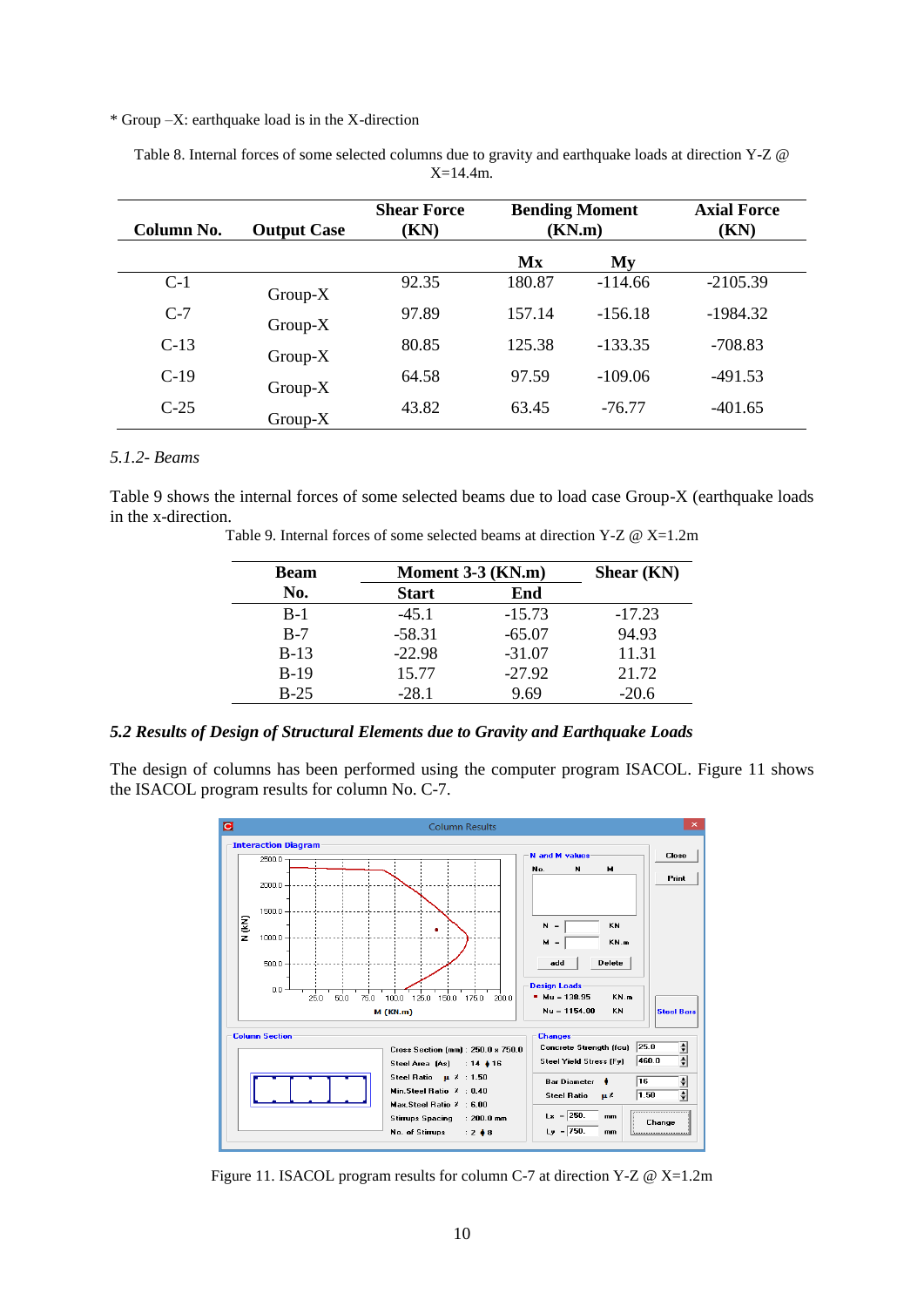Tables10 and 11 show the design of some columns after adding seismic loads.

# **6. SUMMARY AND DISCUSSION**

This paper provides results of seismic analysis and design of RC School building located in Abha city in Saudi Arabia. The building was analyzed and designed before and after considering earthquake loads applied in two directions; XX and YY. From the results obtained it can be clearly seen that:

1. There are slight changes in the values of the bending moments and shear forces on the beams before and after considering earthquake loads (load case Group-X) as shown in Tables 5 and 9.

2. The values of the bending moments and shear forces in the columns due to seismic loads are nearly more than ten times that due to gravity loads as shown in Tables 4 and 7.

3. The values of the axial forces on the columns due to seismic loads are approximately similar to that for gravity loads as shown in Tables 4 and 7.

4. As an overall trend, the results showed that the current design of RC school buildings located in Abha city in Kingdom of Saudi Arabia is found unsafe and inadequate to mitigate seismic loads as shown in Tables 10 and 11.

| Column<br>No. | <b>Original design (Without Seismic</b><br>Loads) |                      | <b>Including seismic loads</b> |                      |
|---------------|---------------------------------------------------|----------------------|--------------------------------|----------------------|
|               | <b>Dimensions</b>                                 | <b>Reinforcement</b> | <b>Dimensions</b>              | <b>Reinforcement</b> |
| $C-1$         | 250 X 600                                         | $12 \Phi 16$         | 250 X 700                      | $12 \Phi 16$         |
| $C-7$         | 250 X 600                                         | $12 \Phi 16$         | 250 X 750                      | $14\Phi$ 16          |
| $C-13$        | 250 X 500                                         | $12 \Phi 16$         | 250 X 700                      | $12 \Phi 16$         |
| $C-19$        | 250 X 500                                         | $12 \Phi 16$         | 250 X 650                      | $10 \Phi 16$         |
| $C-25$        | 250X450                                           | $10 \Phi 16$         | 250X500                        | $10 \Phi 16$         |

Table 10. Design of some selected columns after adding seismic loads at direction Y-Z @ X=1.2**m**

| Table 11. Design of some selected columns after adding seismic loads at direction Y-Z $\omega$ X=14.4m |  |  |
|--------------------------------------------------------------------------------------------------------|--|--|
|--------------------------------------------------------------------------------------------------------|--|--|

| Column<br>No. | <b>Original design (Without</b><br><b>Seismic Loads</b> ) |              | <b>Including seismic loads</b> |                      |
|---------------|-----------------------------------------------------------|--------------|--------------------------------|----------------------|
|               | <b>Reinforcement</b><br><b>Dimensions</b>                 |              | <b>Dimensions</b>              | <b>Reinforcement</b> |
| $C-1$         | 250 X 600                                                 | $12 \Phi 16$ | 250 X 950                      | $16 \Phi 16$         |
| $C-7$         | 250 X 600                                                 | $12 \Phi 16$ | 250 X 1000                     | $18\Phi$ 16          |
| $C-13$        | 250 X 500                                                 | $12 \Phi 16$ | 250 X 850                      | $16 \Phi 16$         |
| $C-19$        | 250 X 500                                                 | $12 \Phi 16$ | 250 X 750                      | $14\Phi 16$          |
| $C-25$        | 250X450                                                   | $10 \Phi 16$ | 250X550                        | $10 \Phi 16$         |

#### **7. CONCLUSIONS**

The present study represents the first attempt to investigate the seismic resistance of school buildings in Abha city in Saudi Arabia. Due to the lack of knowledge about the seismic activity in this country some buildings are designed and constructed without any seismic load consideration. Seismicity of Saudi Arabia may be considered as moderate. Hence, all buildings should be checked against earthquake resistance. The present paper proposes a simple procedure to check the seismic resistance of such buildings.

The obtained results emphasize the following conclusions:

1-Current design of some school buildings in the Abha city in Saudi Arabia does not consider earthquake loads.

2-It has been found that the current design of school buildings in the Abha city was unsafe for the current seismicity of the Abha city.

#### **8. REFERENCES**

Attar SM (2003). Evaluation of the seismic performance of a typical school building, *Thesis (M.Sc.)*, King Abdul-Aziz University.